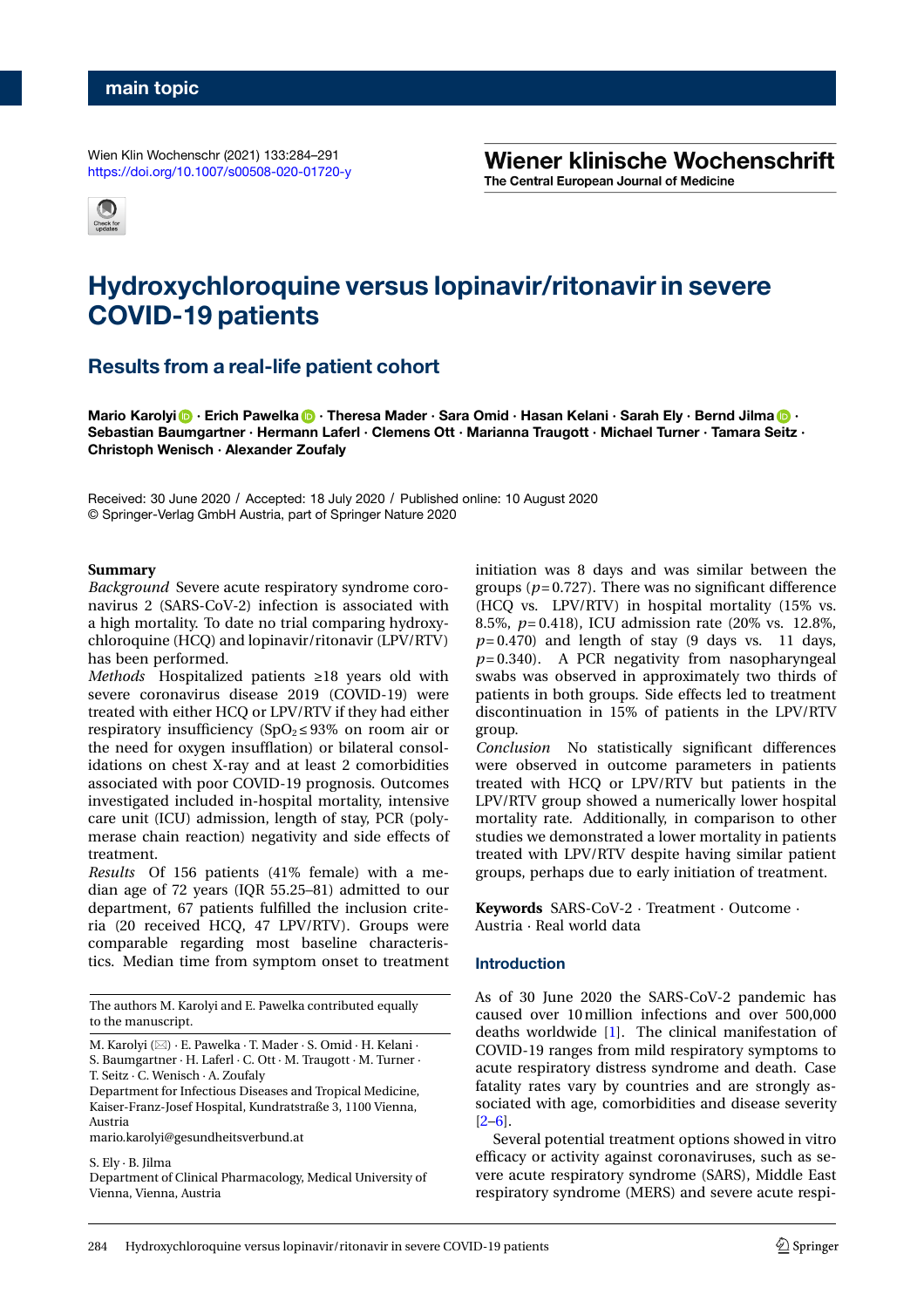ratory syndrome coronavirus 2 (SARS-CoV-2) [\[7](#page-6-3)[–10\]](#page-6-4). The LOTUS trial (Lopinavir Trial for Suppression of SARS-Cov-2 in China) was the first randomized controlled trial (RCT) published. It compared the human immunodeficiency virus (HIV) drug lopinavir/ ritonavir (LPV/RTV) vs. placebo in 199 patients but did not show any significant difference in the primary endpoint time to clinical improvement; however, patients treated with LPV/RTV had a shorter stay on the intensive care unit (ICU) and the mortality rate was lower in absolute numbers. This, however, did not reach statistical significance [\[11\]](#page-6-5). The malaria drug hydroxychloroquine (HCQ) is another possible treatment, which has been suggested by some studies [\[12–](#page-6-6)[14\]](#page-6-7), whilst others have demonstrated more conflicting results [\[15](#page-6-8)[–17,](#page-6-9) [27,](#page-6-10) [28\]](#page-6-11). Although all studies so far have had some methodological limitations, HCQ and LPV/RTV may be promising drugs and large international studies are currently ongoing [\[9,](#page-6-12) [18\]](#page-6-13).

While the results of these trials are eagerly awaited, off-label use of both drugs is widely practiced during the current SARS-CoV-2 pandemic, and the risk of possible adverse events needs to be weighed against potential benefits. This article describes the efficacy and safety of antiviral treatment with HCQ or LPV/RTV in a real-life cohort of patients with COVID-19.

## **Methods**

## *Study design*

This ongoing cohort study was conducted at the Department for Infectious Diseases and Tropical Medicine at the Kaiser-Franz-Josef Hospital in Vienna, Austria. All hospitalized patients ≥18 years old with molecular proven SARS-CoV-2 infections were eligible for the study. Polymerase chain reaction (PCR) tests for SARS-CoV-2 took place at our hospital laboratory institute or at other certified laboratories in Vienna.

Patients qualified for an antiviral off-label treatment with HCQ or LPV/RTV if they met the inclusion criteria, did not meet any exclusion criteria and agreed to off-label use. Inclusion criteria: need for hospitalization plus respiratory insufficiency (SpO $_2$  ≤ 93% at room air or need for oxygen insufflation) or bilateral consolidations as demonstrated on chest X-ray and at least two comorbidities associated with poor COVID-19 prognosis (e.g. age >60 years, diabetes and hypertension). Exclusion criteria were defined to ensure maximum safety for the patients: patients who did not fulfil the inclusion criteria, contraindications for and known allergies to both drugs, low life expectancy, palliative setting, inability to understand and/or agree to the off-label use.

The treating physician made the decision regarding which treatment to use based on the comorbidities, concomitant medication and potential drug-drug interactions, contraindications and availability of drugs.

The HCQ was administered with a loading dose of 400mg twice daily on the first day, followed by 200mg twice daily. Contraindications for HCQ were prolonged QT interval (defined as QTc >440ms), known retinopathies, psoriasis and known glucose-6-phosphate dehydrogenase deficiency. The LPV/RTV dose of 400mg/100mg was administered twice daily and had the following contraindications: known human immunodeficiency virus (HIV) infection, severe liver disease and essential background medication with potentially relevant interactions. All concomitant medications were checked for interactions via [http://](http://www.covid19-druginteractions.org) [www.covid19-druginteractions.org](http://www.covid19-druginteractions.org) and adapted as necessary. Duration of treatment was 5–10 days depending on disease severity and clinical progression.

Patients not treated with any drug were not considered a suitable control group because of indication bias. These patients did not receive any SARS-CoV-2 specific antiviral treatment because of advanced age, very limited life expectancy or only mild disease.

Outcomes investigated included in-hospital mortality and ICU admission as well as length of stay (LOS), viral clearance and side effects of treatment.

#### *Definition of variables*

The first day of any COVID-19 associated symptom was considered as disease onset. Fever was defined as a body temperature ≥38 °C measured by the patient at home (using any kind of thermometer) or during medical contact (via ear thermometers). Respiratory insufficiency was defined as  $SpO<sub>2</sub> \leq 93\%$  at room air or the need for supplementary oxygen. Dehydration was defined as the need for intravenous fluids based on clinical appearance. Side effects were attributed to the study drug if they appeared after the drug was initiated. Elevated liver enzymes were considered clinically relevant if they reached >3 times the upper limit of normal.

#### *Statistical analysis and data collection*

Patient symptoms, medical history, laboratory parameters and complications were collected via a standardized form during hospital admission. Incomplete data were updated retrospectively from patient electronic health records whenever possible.

Data were double checked, entered in a MS Excel sheet (Microsoft, Redmond, WA, USA) and anonymized before statistical analysis. All analyses were made with SPSS 25 (IBM, Armonk, NY, USA) for Mac OS (Apple, Cupertino, CA, USA). Categorial variables were described by counts and percentages. For metric non-normally distributed variables the median (Md) and interquartile range (IQR) were used. Significance tests for categorial variables were made via cross tables and  $\chi^2$ -test or Fisher's exact test, where applica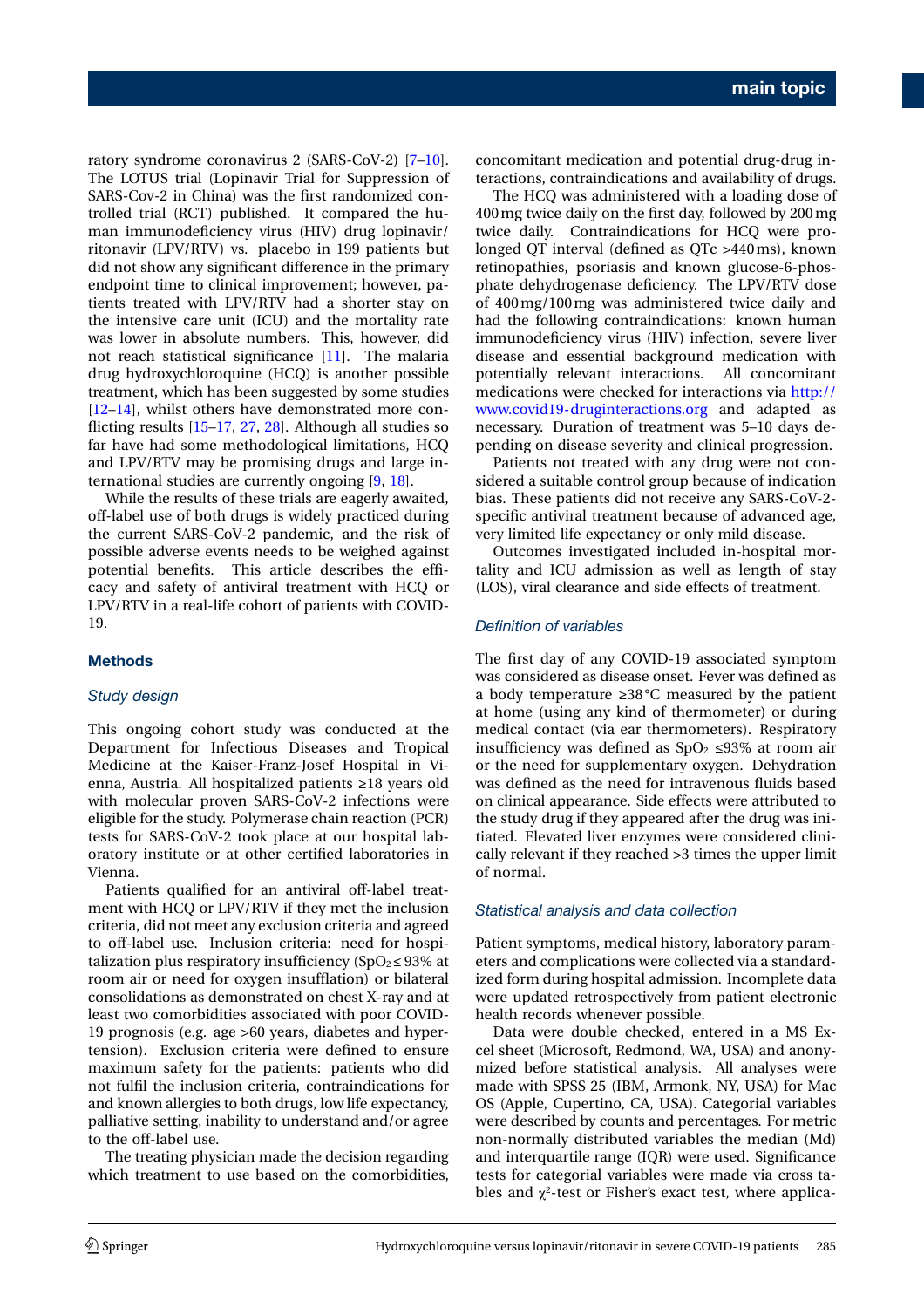ble. Mann-Whitney U-tests were calculated for metric non-normally distributed variables. A two-sided alpha <0.05 was considered statistically significant.

Data described here were collected from 1 March to 26 April 2020. After this period the drugs were only prescribed within a randomized, controlled study setting.

The cohort study and retrospective analysis was approved by the local ethics committee.

### **Results**

#### *General patient characteristics—whole population*

In total 156 patients with a median age of 72 years (IQR 55.25–81 years) were admitted to our department of whom 64 (41%) were female. The median time to hospitalization after symptom onset was 7 days (IQR 3–10 days). The three most common symptoms were weakness, cough and fever. Of the patients 66 (42.3%) presented with respiratory insufficiency and 104 (66.7%) had consolidations on chest X-ray on admission. Hypertension was the most common underlying disease and present in 49.4% of patients, followed by atrial fibrillation (21.2%), diabetes (19.2%), chronic kidney disease (17.9%) and chronic obstructive pulmonary disease (14.7%).

Of the patients 67 received antiviral treatment; 20 HCQ monotherapy and 47 LPV/RPV monotherapy.

An ICU admission was necessary in 6.4% of patients and in-hospital mortality was 25%. Median ICU stay was 5 days (IQR 2–7.5 days). Median length of stay of the survivors was 10 days (IQR 6.5–16 days). Follow-up swabs were performed in 104 patients, 53 (51%) were PCR negative at the time of discharge with a median time from symptom onset to PCR negativity of 17 days (IQR 12.75–22.25 days). For details see Tables [1](#page-2-0) and [2](#page-3-0) and [4.](#page-4-0)

#### *Subgroup—no treatment*

Patients in this group had a median age of 77 years (IQR 60–85 years) and 48.3% were female. Time from symptom onset to hospitalization was 6 days (IQR 2–11 days). The in-hospital mortality rate was 36% with a median time from hospitalization to death of 8 days (IQR 5–11 days). No patients were transferred to the ICU. The LOS of the survivors in this group was 10 days (IQR 5.5–17 days). For details see Tables [1](#page-2-0) and [2](#page-3-0) and [4.](#page-4-0)

Due to indication bias this group was not considered as a placebo or control group.

#### *HCQ vs. LPV/RPV*

#### Patient characteristics and treatment

Patients who received monotherapy with either HCQ or LPV/RTV were compared.

<span id="page-2-0"></span>**Table 1** Patient demographics and medical history

|                                         | Total<br>$(N = 156)$    | No treatment<br>$(n=89)$ | Hydroxychloroquine<br>$(n=20)$ | Lopinavir/ritonavir ( $n = 47$ ) | $p$ -value <sup>c</sup><br>HCQ vs. LPV/RTV |
|-----------------------------------------|-------------------------|--------------------------|--------------------------------|----------------------------------|--------------------------------------------|
| Age <sup>a</sup> (years)                | 72<br>$(55.25 - 81)$    | 77<br>$(60 - 85)$        | 62.5<br>$(46.5 - 78)$          | 65<br>$(49 - 72)$                | 0.716                                      |
| Sex (female)                            | 64 (41%)                | 43 (48.3%)               | $6(30\%)$                      | 15 (31.9%)                       | 0.877                                      |
| BMI [107] <sup>a,b</sup>                | 25.9<br>$(23.8 - 30.1)$ | 25.2<br>$(22.9 - 28.1)$  | 28.4<br>$(25.5 - 32.6)$        | 27.2<br>$(23.7 - 31.17)$         | 0.202                                      |
| <b>Medical history</b>                  |                         |                          |                                |                                  |                                            |
| Hypertension                            | 77 (49.4%)              | 44 (49.4%)               | 14 (70%)                       | 19 (40.4%)                       | 0.034                                      |
| Smoker/former smoker<br>$[129]^{b}$     | 44 (34.1%)              | 22 (31.9%)               | 5(27.8%)                       | 17 (40.5%)                       | 0.396                                      |
| Atrial fibrillation                     | 33 (21.2%)              | 23 (25.8%)               | $2(10\%)$                      | 8(17%)                           | 0.711                                      |
| <b>Diabetes</b>                         | 30 (19.2%)              | 18 (20.2%)               | 3(15%)                         | 9(19%)                           | 1.0                                        |
| Chronic kidney disease                  | 28 (17.9%)              | 20 (22.5%)               | 3(15%)                         | $5(10.6\%)$                      | 0.687                                      |
| Coronary heart disease                  | 25 (16%)                | 17 (19.1%)               | 5(25%)                         | $3(6.4\%)$                       | 0.046                                      |
| Obstructive pulmonary dis-<br>ease      | 23 (14.7%)              | 13 (14.6%)               | 4 (20%)                        | 6(12.8%)                         | 0.470                                      |
| Congestive heart failure                | 19 (12.2%)              | 16 (18%)                 | 0                              | $3(6.4\%)$                       | 0.549                                      |
| Any malignancy                          | 18 (11.5%)              | 16 (18%)                 | $\bf{0}$                       | $2(4.3\%)$                       | 1.0                                        |
| Dementia                                | 16 (10.3%)              | 13 (14.6%)               | $\bf{0}$                       | $3(6.4\%)$                       | 0.549                                      |
| <b>Rheumatic disease</b>                | $6(3.8\%)$              | $2(2.2\%)$               | 1(5%)                          | $3(6.4\%)$                       | 1.0                                        |
| Peripheral artery disease               | $11(7.1\%)$             | 10 (11.2%)               | 1(5%)                          | $\mathbf{0}$                     | 0.299                                      |
| Hypothyroidism                          | 13 (8.3%)               | 6(6.7%)                  | 3(15%)                         | $4(8.5\%)$                       | 0.418                                      |
| $2 + 1$ $1 + 1$ $1 + 1$ $1 + 1$ $1 + 1$ |                         |                          |                                |                                  |                                            |

aMedian and interquartile range are shown

<sup>b</sup>Data were not available for all patients, the number of patients is given in square brackets

*BMI* body mass index, *HCQ* hydroxychloroquine, *LPV/RTV* lopinavir/ritonavir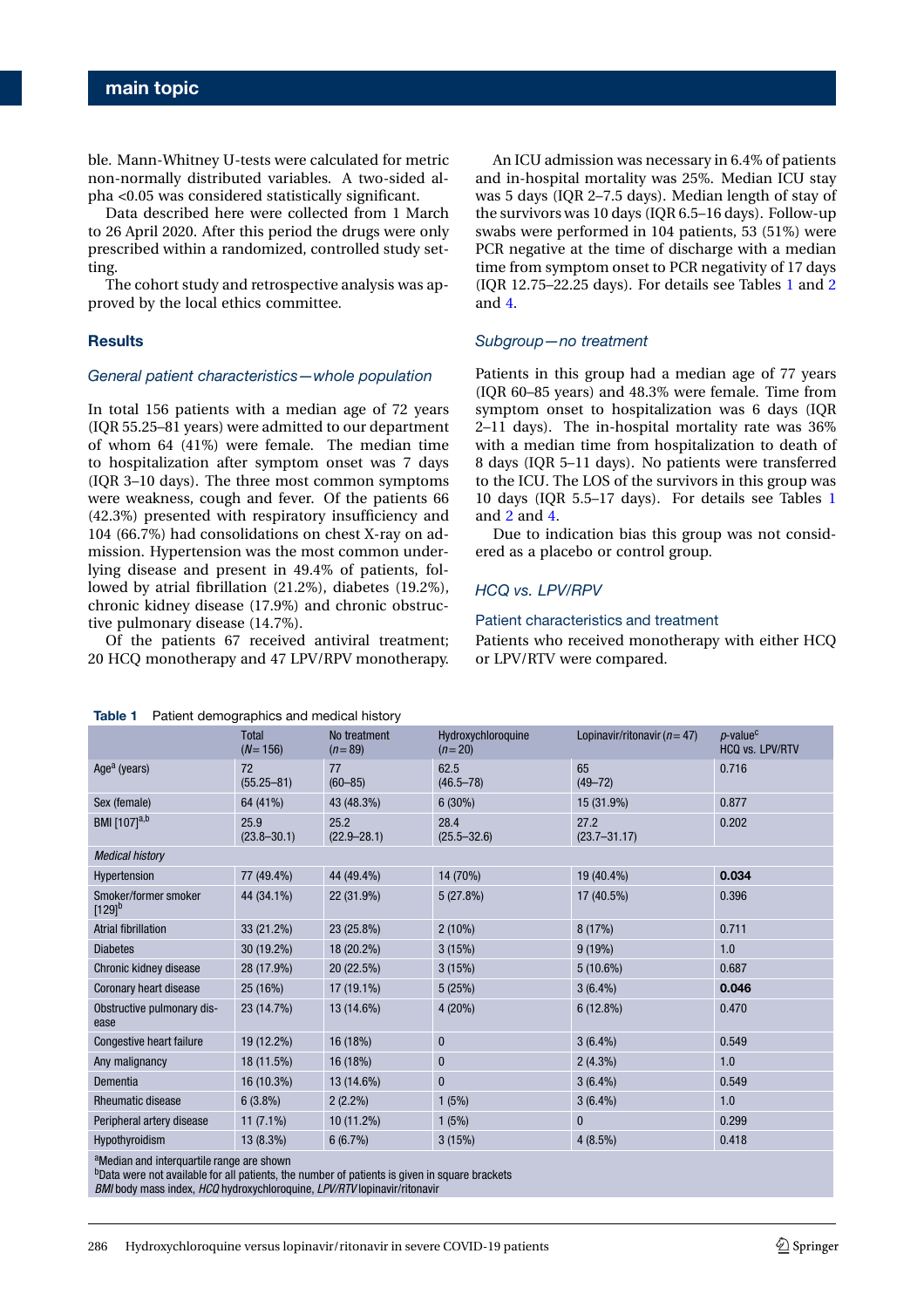|                                                                                                              | <b>Total</b><br>$(N=156)$ | No treatment<br>$(n=89)$ | Hydroxychloroquine<br>$(n=20)$ | Lopinavir/ritonavir ( $n = 47$ ) | <i>p</i> -value<br><b>HCQ vs. LPV/RTV</b> |
|--------------------------------------------------------------------------------------------------------------|---------------------------|--------------------------|--------------------------------|----------------------------------|-------------------------------------------|
| Time from symptom onset to hospi-<br>talization                                                              | 7 days<br>$(3 - 10)$      | 6 days<br>$(2 - 11)$     | 7 days<br>$(3-9)$              | 7 days<br>$(4.25 - 10)$          | 0.463                                     |
| Weakness                                                                                                     | 108 (69.2%)               | 59 (66.3%)               | 14 (70%)                       | 35 (74.5%)                       | 0.767                                     |
| Cough                                                                                                        | 95 (60.9%)                | 45 (50.6%)               | 17 (85%)                       | 33 (70.2%)                       | 0.238                                     |
| Fever                                                                                                        | 94 (60.3%)                | 50 (56.2%)               | 15 (75%)                       | 29 (61.7%)                       | 0.402                                     |
| Dyspnea                                                                                                      | 54 (34.6%)                | 28 (31.5%)               | 11 (55%)                       | 15 (31.9%)                       | 0.102                                     |
| Dehydration                                                                                                  | 56 (35.9%)                | 40 (44.9%)               | 4(20%)                         | 12 (25.5%)                       | 0.760                                     |
| <b>Diarrhea</b>                                                                                              | 26 (16.7%)                | 18 (20.2%)               | 3(15%)                         | $5(10.6\%)$                      | 0.687                                     |
| Altered mental state                                                                                         | 32 (20.5%)                | 22 (24.7%)               | $2(10\%)$                      | 8(17%)                           | 0.711                                     |
| Throat pain                                                                                                  | 21 (13.5%)                | 10 (11.2%)               | 5(25%)                         | $(12.8\%)$                       | 0.282                                     |
| <b>Blocked nose</b>                                                                                          | 10 (6.4%)                 | $3(3.4\%)$               | 3(15%)                         | $4(8.5\%)$                       | 0.418                                     |
| Muscle/joint pain                                                                                            | $5(3.2\%)$                | $3(3.4\%)$               | $\bf{0}$                       | $2(4.3\%)$                       | 1.0                                       |
| Loss of smell/taste                                                                                          | $7(4.5\%)$                | $5(5.6\%)$               | $2(10\%)$                      | $\mathbf{0}$                     | 0.086                                     |
| Vomiting                                                                                                     | $4(2.6\%)$                | $1(1.1\%)$               | $\mathbf{0}$                   | $3(6.4\%)$                       | 0.549                                     |
| Respiratory insufficiency                                                                                    | 66 (42.3%)                | 36 (40.4%)               | 10 (50%)                       | 20 (42.3%)                       | 0.602                                     |
| Consolidation on chest X-ray                                                                                 | 104 (66.7%)               | 52 (58.4%)               | 13 (65%)                       | 39 (83%)                         | 0.121                                     |
| <sup>a</sup> Median and interguartile range are shown<br>HCQ hydroxychloroquine, LPV/RTV lopinavir/ritonavir |                           |                          |                                |                                  |                                           |

<span id="page-3-0"></span>**Table 2** Symptoms and signs of patients on admission

Both groups did not differ in baseline characteristics, such as age, sex and most variables from the medical history. A significantly higher number of patients in the HCQ group suffered from hypertension (70% vs. 40.4%,  $p=0.034$ ) and coronary heart disease (25% vs. 6.4%, *p*= 0.046). For details see Table [1.](#page-2-0)

Median time from symptom onset to hospitalization (7 days vs. 7 days,  $p=0.463$ ) and antiviral treatment initiation (8 days vs. 8 days, *p*= 0.727) are identical in both groups. Median antiviral treatment duration did not significantly differ between groups (6 days vs. 7 days, *p*= 0.667). Concomitant antibiotic treatment was administered in approximately one third of patients in each group (Tables [2](#page-3-0) and [3\)](#page-3-1).

#### *Outcome parameters*

There was no statistically significant difference in the primary endpoints between the two groups. In-hospital mortality was 15% in the HCQ group vs. 8.5% in the LPV/RTV group ( $p=0.418$ ). The ICU admission rates were not statistically different between groups (20% HCQ vs. 12.8% LPV/RTV, *p*= 0.470).

The LOS was 9 days (IQR 8–12 days) in the HCQ group vs. 11 days (IQR 6–12 days) in the LPV/RTV group (*p*= 0.340). Follow-up swabs were not performed for every patient. Out of 12 patients in the HCQ group 7 (58.3%) were PCR negative in the nasopharyngeal swabs at the time of discharge with a median time of 15 days (IQR 9–17 days) after symptom onset. Out of 31 in the LPV/RTV group 20 (64.5%) were PCR negative in nasopharyngeal swabs after a median of 17 days (IQR 13.5–22 days) after symptom onset. For details see Table [4.](#page-4-0)

#### Safety and side effects

In the HCQ group 1 patient complained of nausea, compared to 25.2% in the LPV/RTV group, 7 patients (14.9%) in the LPV/RTV group developed diarrhea and 6 (15.4%) patients stopped treatment due to side effects. The large pill size was the reason why one of the patients stopped treatment. Clinically relevant liver

| Table 3 | Treatment and side effects |  |
|---------|----------------------------|--|
|         |                            |  |

<span id="page-3-1"></span>

| Antiviral treatment                                         | Hydroxychloroquine $(n=20)$ | Lopinavir/ritonavir ( $n = 47$ ) | $p$ -value |  |  |
|-------------------------------------------------------------|-----------------------------|----------------------------------|------------|--|--|
| Time from symptom onset to antiviral treatment <sup>a</sup> | 8 days (5-10)               | 8 days (5.25-10)                 | 0.727      |  |  |
| Duration of antiviral treatment                             | 6 days $(5-8)$              | 7 days $(3-8)$                   | 0.667      |  |  |
| Antibiotic treatment                                        | $6(30\%)$                   | 18 (38.3%)                       | 0.587      |  |  |
| Side effects                                                |                             |                                  |            |  |  |
| Stopped treatment due to side effects                       | $\bf{0}$                    | $6(15.4\%)$                      | 0.170      |  |  |
| <b>Nausea</b>                                               | 1(5%)                       | $12(25.2\%)$                     | 0.088      |  |  |
| Diarrhea                                                    | $\bf{0}$                    | $7(14.9\%)$                      | 0.094      |  |  |
| <b>Elevated liver enzymes</b>                               | $2(10\%)$                   | $7(14.9\%)$                      | 0.714      |  |  |
| <sup>a</sup> Median and interquartile range are shown       |                             |                                  |            |  |  |
|                                                             |                             |                                  |            |  |  |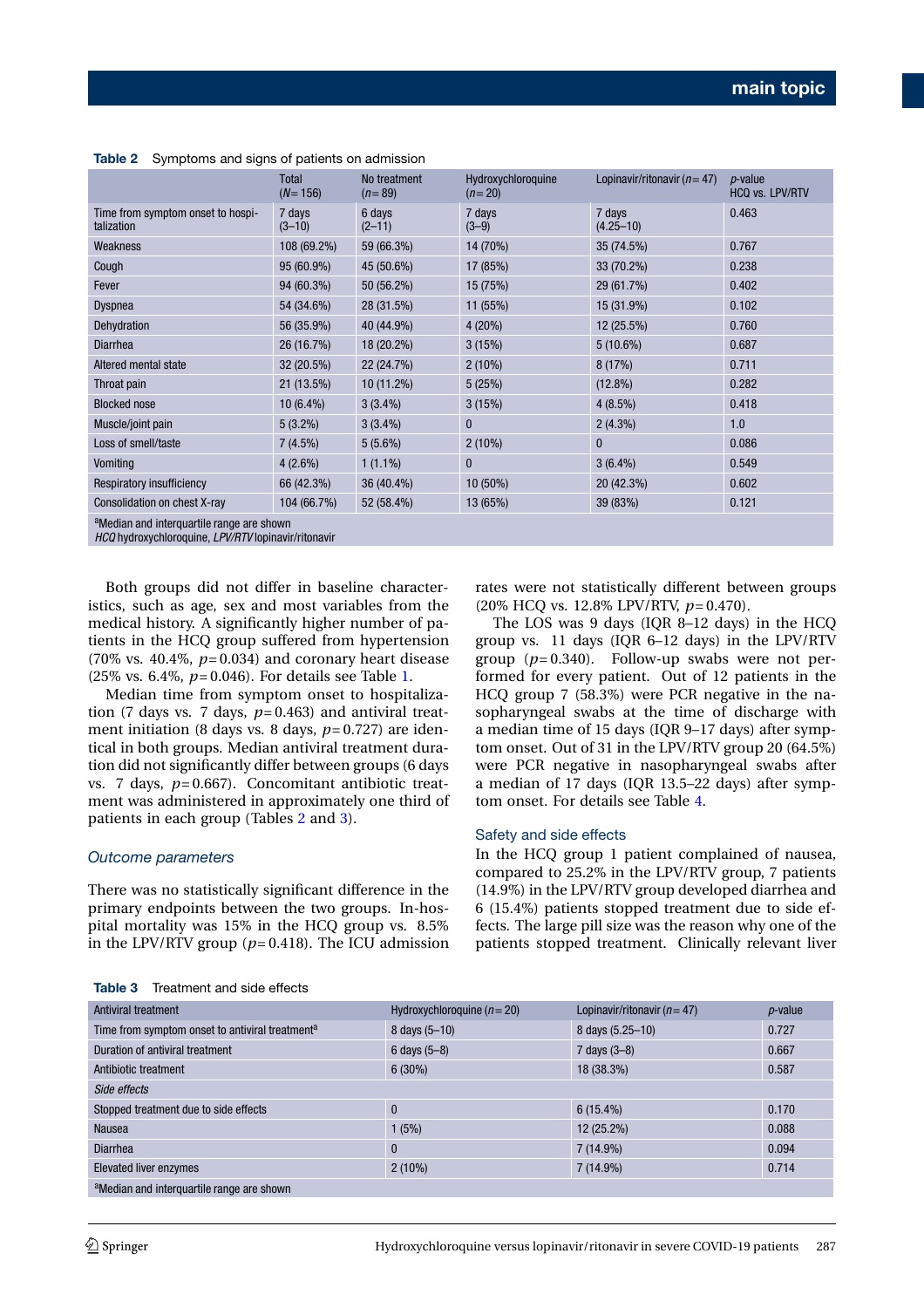#### <span id="page-4-0"></span>**Table 4** Outcome

| <b>Outcome</b>                                             | Total<br>$(N=156)$           | No treatment<br>$(n=89)$         | Hydroxychloroquine<br>$(n=20)$ | Lopinavir/ritonavir<br>$(n=47)$ | <i>p</i> -value<br>HCQ vs. LPV/RTV |
|------------------------------------------------------------|------------------------------|----------------------------------|--------------------------------|---------------------------------|------------------------------------|
| In-hospital mortality                                      | 39 (25%)                     | 32 (36%)                         | 3(15%)                         | $4(8.5\%)$                      | 0.418                              |
| Deceased after X days in hospital <sup>a</sup>             | 7 days<br>$(5 - 11.25)$      | 8 days<br>$(5 - 11)$             | 8 days (na)                    | 5.5 days (4.25-10.5)            | 0.858                              |
| <b>ICU</b> admission                                       | 10 (6.4%)                    | $\mathbf{0}$                     | $4(20\%)$                      | 6(12.8%)                        | 0.470                              |
| ICU admission after X days in<br>hospital <sup>a</sup>     | $3.5$ days<br>$(2 - 4.25)$   | <b>Na</b>                        | $2(0.5-6.5)$                   | $4(3-4.25)$                     | 0.193                              |
| <b>ICU</b> duration                                        | 5 days<br>$(2 - 7.5)$        | <b>Na</b>                        | $6(3 - 6.75)$                  | $3.5(2-12)$                     | 0.741                              |
| <b>Mechanical ventilation</b>                              | $4(2.6\%)$                   |                                  | $2(10\%)$                      | $2(4.3\%)$                      | 0.577                              |
| Length of stay of survivors <sup>a</sup>                   | 10 days<br>$(6.5 - 16)$      | 10 days<br>$(5.5 - 17)$          | $9$ days $(8-12)$              | 11 days $(6-16)$                | 0.340                              |
| Nasopharyngeal swab PCR nega-<br>tive $[104]$ <sup>b</sup> | 53/104 (51%)                 | 26/61<br>$(42.6\%)$              | 7/12(58.3%)                    | 20/31 (64.5%)                   | 0.737                              |
| Days until PCR negativity <sup>a</sup>                     | 17 days<br>$(12.75 - 22.25)$ | $17.5$ days<br>$(12.75 - 26.75)$ | 15 days<br>$(9 - 17)$          | 17 days<br>$(13.5 - 22)$        | 0.234                              |
|                                                            |                              |                                  |                                |                                 |                                    |

aMedian and interquartile range are shown

<sup>b</sup>Data were not available for all patients and the number of patients is given in square brackets

*HCQ* hydroxychloroquine, *LPV/RTV* lopinavir/ritonavir, *na* not applicable, *ICU* intensive care unit, *PCR* polymerase chain reaction

enzyme elevation was observed in 7 patients in the LPV/RTV group. No other side effects were observed. For details see Table [3.](#page-3-1)

#### **Discussion**

Among patients with severe COVID-19 who received antiviral treatment in our cohort, we found no significant difference in mortality between HCQ and LPV/RTV. Numerically less people in the LPV/RTV group died (8.5% vs. 15%). The high overall mortality rate of 25% highlights the severity of COVID-19 in our study population.

In the LOTUS trial a mortality rate of 19% of patients who were treated with LPV/RTV was observed. The median age was 58 years and treatment was initiated 13 days after symptom onset [\[11\]](#page-6-5). Patients treated with LPV/RTV in our study had a mortality rate of 8.5%. They were generally older, with a median age of 65 years, had more comorbidities and treatment was started earlier (8 days after symptom onset). The early initiation of treatment might explain the lower mortality rate of patients treated with LPV/RTV in our study. This theory can be supported by the numerically lower mortality of patients treated within 12 days of disease onset in the LOTUS trial [\[11\]](#page-6-5). Furthermore, early treatment initiation was associated with better outcome in other viral infections such as SARS and influenza [\[19](#page-6-14)[–23\]](#page-6-15).

Data on efficacy and mortality in patients with severe COVID-19 treated with HCQ are only derived from observational studies. Possible efficacy is described in some small studies with mild to moderate disease with surrogate parameters [\[12](#page-6-6)[–16\]](#page-6-16). A study performed in the USA (published as a non-peer reviewed preprint) analyzed data from 368 male veterans treated with HCQ with or without azithromycin compared to patients without treatment. Mortality rates were significantly higher in the HCQ (27.8%) and HCQ plus azithromycin group (22.1%) compared to the no treatment group (11.4%). Time from symptom onset to treatment, criteria for treatment initiation, duration and dosage of treatment were not described [\[17\]](#page-6-9). Recently, two large observational studies each with approximately 1400 patients were conducted. One did not show any effect of HCQ treatment on the composite endpoint of intubation or death in hospitalized COVID-19 patients [\[27\]](#page-6-10). The other did not show any association of treatment with HCQ, azithromycin or both compared to neither treatment and in-hospital mortality in COVID-19 patients [\[28\]](#page-6-11). The in-hospital mortality in that study was 19.9% for patients treated only with HCQ and 25.7% for patients treated with HCQ and azithromycin [\[28\]](#page-6-11). Unfortunately, in both studies the time from symptom onset to treatment was not reported, neither were patients of subgroups compared who received early vs. late treatment [\[27,](#page-6-10) [28\]](#page-6-11). Therefore, real conclusions about HCQ treatment efficacy cannot be drawn from these studies. In comparison the patients who received HCQ in our study were older and showed a mortality rate of 15%.

Of the patients from whom nasopharyngeal followup swabs had been taken for PCR analysis, approximately two thirds were PCR negative at the time of discharge in both groups, with a median duration of 15 and 17 days (HCQ vs. LPV/RTV) after symptom onset. Time to PCR negativity was longer in our HCQ treated population compared to other trials where PCR negativity was observed in 60–100% of patient after 6–7 days of treatment [\[12,](#page-6-6) [15\]](#page-6-8). This might be due to disease severity. Our patients were older, had more comorbidities and more severe disease.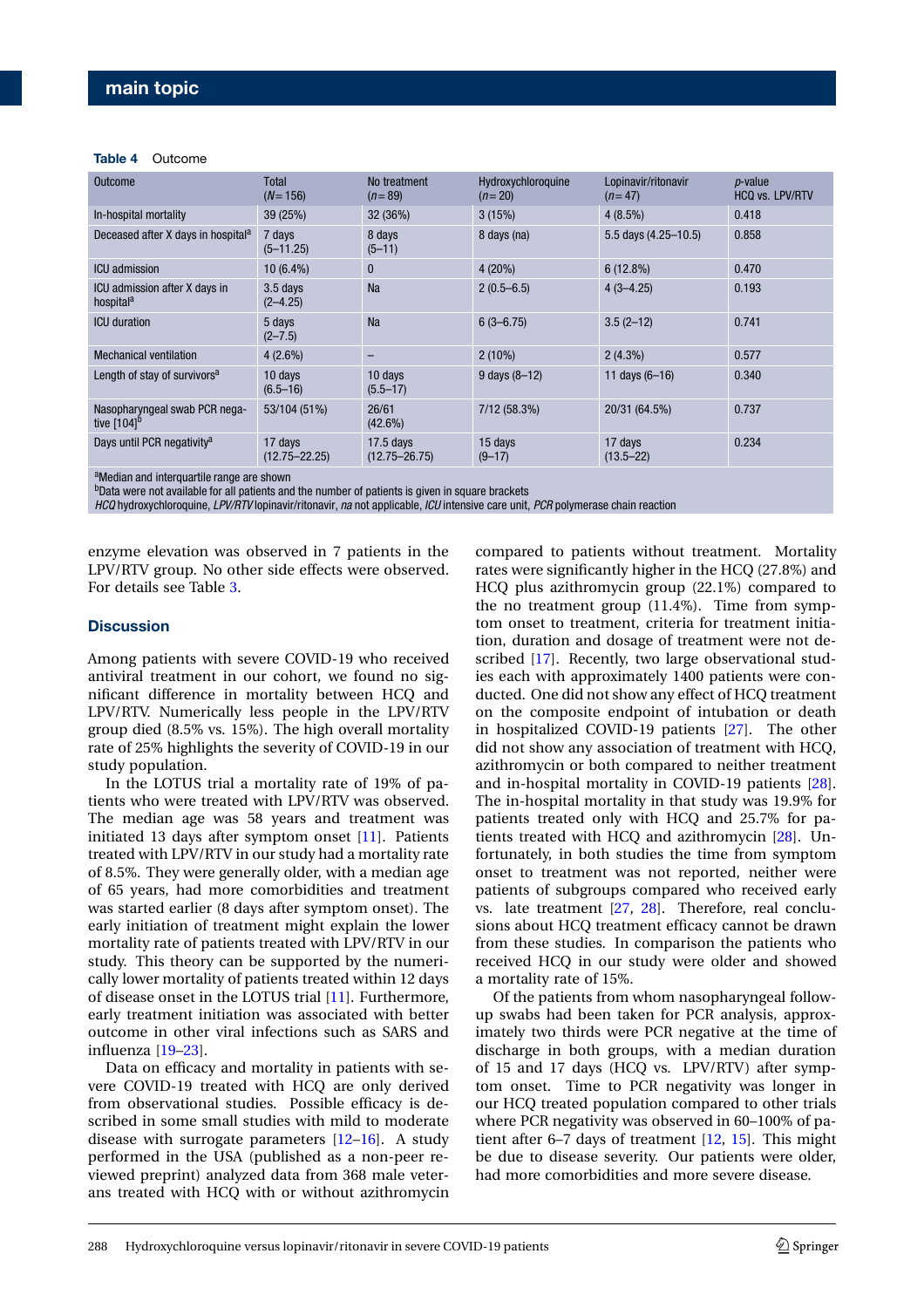Prolonged viral shedding was observed in patients with severe disease. In one study the median duration of viral shedding was 20 days in survivors, while deceased patients were unable to clear the virus [\[3\]](#page-6-17). Other studies showed similar results [\[24\]](#page-6-18) or even longer viral shedding in survivors [\[25\]](#page-6-19). The triple combination of LPV/RTV, ribavirin and interferon beta 1-b might be another treatment option to reduce viral shedding. Patients with mild disease treated with this combination early in the disease course (with a median of 5 days after symptom onset) showed a significantly shorter time to PCR negativity of nasopharyngeal swabs compared to LPV/RTV treated patients (7 days vs. 12 days, *p*= 0.001) [\[29\]](#page-6-20).

In the LOTUS trial 40% of patient swabs were still RNA-PCR positive on day 28 [\[11\]](#page-6-5). It is unclear if such patients are still infectious. A study showed that viral cultures were negative 8 days after symptom onset but PCR was still positive. This suggests that patients beyond day 8 after onset of symptoms may be not infectious anymore despite viral RNA persistence on the mucous membrane of the nasopharynx [\[26\]](#page-6-21). Another study incubated Vero cell lines with 90 PCR SARS-CoV-2 positive samples. No viral growth was observed 8 days after symptom onset or a cycle threshold of >24 [\[30\]](#page-6-22). These studies suggest that despite PCR positivity of nasopharyngeal samples infectivity is unlikely.

In our study the ICU admission rate was similar between treatment groups. There was no difference in LOS of survivors between HCQ and LPV/RTV in our study and LOS was comparable to the LOTUS trial. Patients in our study were only treated for 7 days with LPV/RTV compared to 14 days in the LOTUS trial [\[11\]](#page-6-5). This suggests that a shorter duration treatment may be sufficient if initiated early.

Side effects were mild to moderate and observed more frequently in the LPV/RTV group, leading to treatment discontinuation in 15% of the patients vs. 0% in the HCQ group. No severe side effects occurred in either of our study groups, suggesting that safe use is possible if a protocol designed by specialists is followed and off-label treatment can be justified with respect to the high mortality of severe COVID-19.

While more than 100 clinical trials are currently attempting to find the optimal treatment for COVID-19, no comparative study of HCQ and LPV/RTV has been performed to date [\[9\]](#page-6-12). The strength of our study is that we compared the efficiency of these drugs for the first time in patients with severe COVID-19. We focused on essential endpoints, such as mortality and ICU admission rate and not just on surrogate parameters.

Our study has some limitations. The small sample size limits interpretation. It is a retrospective single center observational cohort study that lacks both randomization and a placebo group. We had a subgroup of patients who were not treated with any drugs but it was not considered to be a placebo group because of potential indication bias. Patients in this subgroup did not receive treatment because they were considered either to be of advanced age with a limited life expectancy (as shown by the high mortality rate of 36% and no ICU admissions), were considered to have mild disease and did therefore not fulfil the inclusion criteria or did not or could not agree to off-label use.

Evidence for COVID-19 treatment options is growing continuously. The antiviral drug remdesivir showed clinical benefits in a large RCT with approximately 1000 patients. Compared to placebo patients treated with remdesivir had a significantly shorter time to clinical recovery (11 days vs. 15 days, *p*< 0.001) and the effect was mostly driven by patients who received non-invasive ventilation. At day 14 there was a non-significant trend towards a reduced mortality (7.1% vs. 11.9%, hazard ratio for death 0.70, 95% CI 0.47–1.04), mostly driven by patients who required oxygen [\[31\]](#page-6-23). Another study showed that 5 days of treatment was equivalent to a 10-day course in most patients treated with remdesivir, except in patients who require mechanical ventilation, where a prolonged treatment may be beneficial [\[32\]](#page-7-0).

Very recently data from more than 6500 patients enrolled in the RECOVERY trial showed a significant mortality reduction at day 28 in patients treated with 6mg dexamethasone for up to 10 days. Dexamethasone reduced in-hospital mortality in patients who required mechanical ventilation from 40.7% to 29% (*p*< 0.001) and in patents who required oxygen from 25% to 21.5% ( $p=0.002$ ), but did not show any benefit in patients who did not require oxygen supplementation [\[33\]](#page-7-1).

In summary, we were able to show that HCQ and LPV/RTV are safe treatment options with no statistically significant differences observed in outcome parameters. Patients treated with LPV/RTV had a numerically lower in-hospital mortality rate compared to patients treated with HCQ. Early treatment initiation may be crucial to improve patient outcome, which might explain the lower mortality rate in our LPV/RTV subgroup compared to that in the LOTUS trial.

Despite the promising results of remdesivir and dexamethasone neither drug showed positive effects in patients not requiring oxygen [\[31–](#page-6-23)[33\]](#page-7-1). The use of LPV/RTV may serve as a treatment option in this population or in patients with contraindications for those drugs. Higher doses of LPV/RTV might be necessary to inhibit SARS-CoV-2 replication more efficiently [\[34\]](#page-7-2).

The use of HCQ did not show any positive effects in two large observational trials [\[27,](#page-6-10) [28\]](#page-6-11) but as long as results from RCTs are not available final conclusions about its efficacy cannot be drawn. Finally, we suggest that LPV/RTV might be used to treat COVID-19 if the patients meet certain criteria and can be enrolled in controlled clinical trials.

**Conflict of interest** M. Karolyi, E. Pawelka, T. Mader, S. Omid, H. Kelani, S. Ely, B. Jilma, S. Baumgartner, H. Laferl, C. Ott,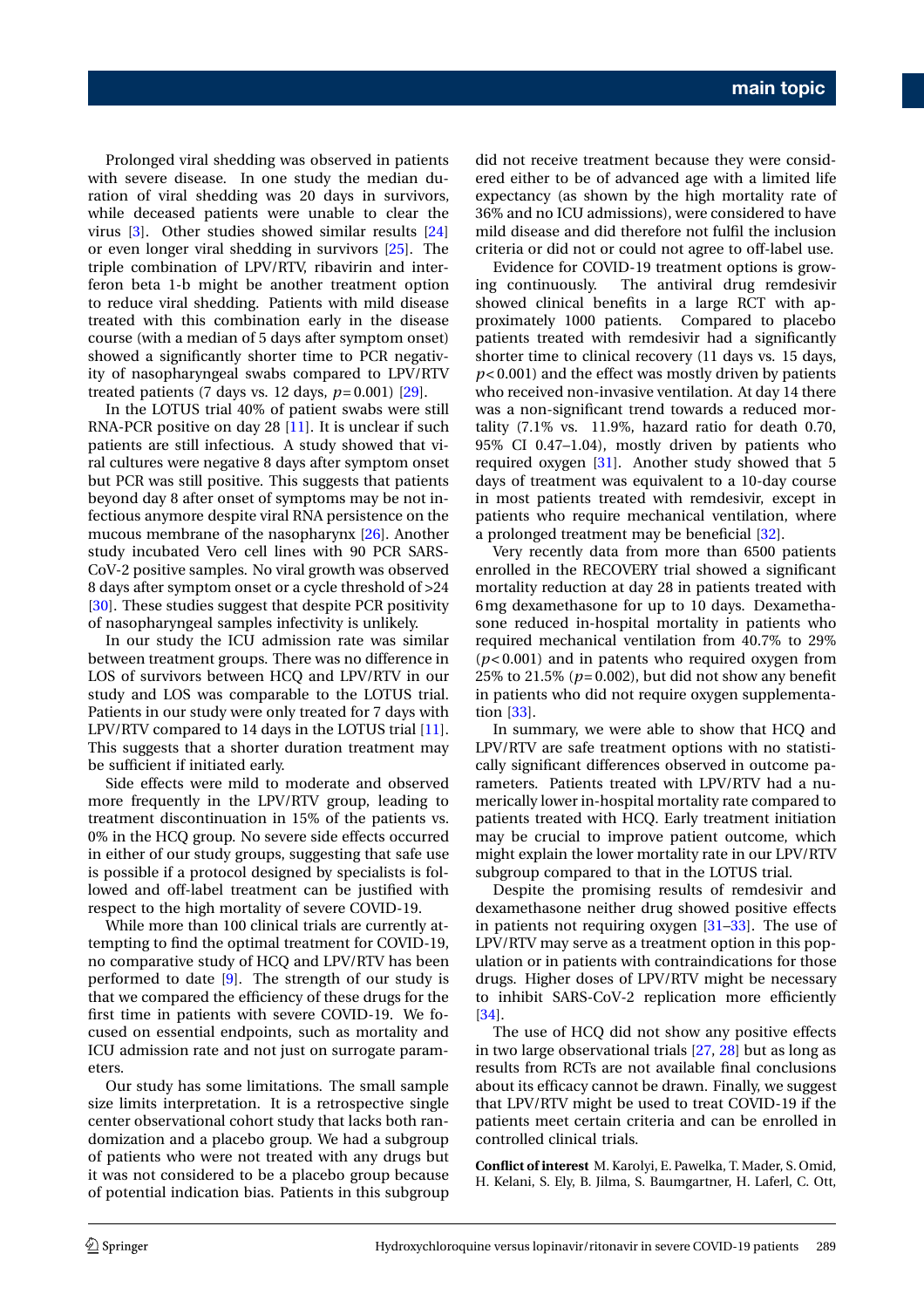M. Traugott, M. Turner, T. Seitz, C. Wenisch, and A. Zoufaly declare that they have no competing interests.

#### <span id="page-6-0"></span>**References**

- 1. ECDC. COVID-19 situation update worldwide, as of 22 July 2020. 2020. [https://www.ecdc.europa.eu/en/](https://www.ecdc.europa.eu/en/geographical-distribution-2019-ncov-cases) [geographical-distribution-2019-ncov-cases.](https://www.ecdc.europa.eu/en/geographical-distribution-2019-ncov-cases) Accessed: 30 June 2019.
- <span id="page-6-1"></span>2. Wu C, Chen X, Cai Y, et al. Risk factors associated with acute respiratory distress syndrome and death in patients with coronavirus disease 2019 pneumoniainWuhan, China. JAMA Intern Med. 2020; [https://doi.org/10.1001/](https://doi.org/10.1001/jamainternmed.2020.0994) [jamainternmed.2020.0994.](https://doi.org/10.1001/jamainternmed.2020.0994)
- <span id="page-6-17"></span>3. Zhou F, Yu T, Du R, et al. Clinical course and risk factors for mortality of adult inpatients with COVID-19 in Wuhan, China: a retrospective cohort study. Lancet. 2020; [https://](https://doi.org/10.1016/S0140-6736(20)30566-3) [doi.org/10.1016/S0140-6736\(20\)30566-3.](https://doi.org/10.1016/S0140-6736(20)30566-3)
- 4. Guan WJ, Ni ZY, Hu Y, et al. China medical treatment expert group for Covid-19. Clinical characteristics of Coronavirus disease 2019 in China. N Engl J Med. 2020; [https://doi.org/](https://doi.org/10.1056/NEJMoa2002032) [10.1056/NEJMoa2002032.](https://doi.org/10.1056/NEJMoa2002032)
- 5. Wu Z, McGoogan JM. Characteristics of and important lessons from the coronavirus disease 2019 (COVID-19) outbreak in China summary of a report of 72 314 cases from theChinesecenter fordiseasecontrol andprevention. JAMA. 2020;[https://doi.org/10.1001/jama.2020.2648.](https://doi.org/10.1001/jama.2020.2648)
- <span id="page-6-2"></span>6. Guan W-J, Liang W-H, Zhao Y, et al. Comorbidity and its impact on 1590 patients with Covid-19 in China: a nationwide analysis. Eur Respir J. 2020; [https://doi.org/10.](https://doi.org/10.1183/13993003.00547-2020) [1183/13993003.00547-2020.](https://doi.org/10.1183/13993003.00547-2020)
- <span id="page-6-3"></span>7. Liu J, Cao R, Xu M, et al. Hydroxychloroquine, a less toxic derivative of chloroquine, is effective in inhibiting SARS-CoV-2infectionin vitro. CellDiscov. 2020;6:16.
- 8. Yao X, Ye F, ZhangM, et al. In vitro antiviral activity and projection of optimized dosing design of hydroxychloroquine for the treatment of severe acute respiratory syndrome coronavirus 2 (SARS-coV-2). Clin Infect Dis. 2020; [https://](https://doi.org/10.1093/cid/ciaa237) [doi.org/10.1093/cid/ciaa237.](https://doi.org/10.1093/cid/ciaa237)
- <span id="page-6-12"></span>9. Sanders J, Monogue ML, Jodlowski TZ, et al. Pharmacologic treatments for coronavirus disease 2019 (COVID-19). A review. JAMA. 2020; [https://doi.org/10.1001/jama.2020.](https://doi.org/10.1001/jama.2020.6019) [6019.](https://doi.org/10.1001/jama.2020.6019)
- <span id="page-6-4"></span>10. Bhimraj A, Morgan RL, Shumaker AH, et al. Infectious diseases society of America Guidelines on the treatment and management of patients with COVID-19. IDSA guideline version 1.0.3. 2020. [www.idsociety.org/](http://www.idsociety.org/COVID19guidelines) [COVID19guidelines.](http://www.idsociety.org/COVID19guidelines) Accessed: 5May 2019.
- <span id="page-6-5"></span>11. Cao B, Wang Y, Wen D, et al. A trial of Lopinavir-ritonavir in adults hospitalized with severe Covid-19. N Engl J Med. 2020;[https://doi.org/10.1056/NEJMoa2001282.](https://doi.org/10.1056/NEJMoa2001282)
- <span id="page-6-6"></span>12. Gautret P, Lagier JC, Parola P, et al. Hydroxychloroquine and azithromycin as a treatment of COVID-19: results of an open-label non-randomized clinical trial. Int J Antimicrob Agents. 2020; [https://doi.org/10.1016/j.ijantimicag.2020.](https://doi.org/10.1016/j.ijantimicag.2020.105949) [105949.](https://doi.org/10.1016/j.ijantimicag.2020.105949)
- 13. Gautret P, Lagier JC, Parola P, et al. Clinical and microbiological effect of a combination of hydroxychloroquine and azithromycinin80COVID-19patientswithatleastasix-day follow up: an observational study. Travel Med Infect Dis. 2020;[https://doi.org/10.1016/j.tmaid.2020.101663.](https://doi.org/10.1016/j.tmaid.2020.101663)
- <span id="page-6-7"></span>14. Chen Z,Hu J, Zhang Z, et al. Efficacy of hydroxychloroquine in patients with COVID-19: results of a randomized clinical trial. medRxiv. 2020; [https://doi.org/10.1101/2020.03.22.](https://doi.org/10.1101/2020.03.22.20040758) [20040758.](https://doi.org/10.1101/2020.03.22.20040758)
- <span id="page-6-8"></span>15. ChenJ,LiuD,LiuL,etal. Apilotstudyofhydroxychloroquine in treatment of patients with common coronavirus disease-

19 (COVID-19). J Zhejiang Univ (Med Sci). 2020; [https://](https://doi.org/10.3785/j.issn.1008-9292.2020.03.03) [doi.org/10.3785/j.issn.1008-9292.2020.03.03.](https://doi.org/10.3785/j.issn.1008-9292.2020.03.03)

- <span id="page-6-16"></span>16. TangW,CaoZ,HanM,etal. Hydroxychloroquineinpatients with COVID-19: an open-label, randomized, controlled trial. medRxiv. 2020; [https://doi.org/10.1101/2020.04.10.](https://doi.org/10.1101/2020.04.10.20060558) [20060558.](https://doi.org/10.1101/2020.04.10.20060558)
- <span id="page-6-9"></span>17. Magagnoli J, Narendran S, Pereira F, et al. Outcomes of hydroxychloroquine usage in United States veterans hospitalized with Covid-19. medRxiv. 2020; [https://doi.](https://doi.org/10.1101/2020.04.16.20065920) [org/10.1101/2020.04.16.20065920.](https://doi.org/10.1101/2020.04.16.20065920)
- <span id="page-6-13"></span>18. WHO. "Solidarity" clinical trial for COVID-19 treatments. 2020. [https://www.who.int/emergencies/](https://www.who.int/emergencies/diseases/novel-coronavirus-2019/global-research-on-novel-coronavirus-2019-ncov/solidarity-clinical-trial-for-covid-19-treatments) [diseases/novel-coronavirus-2019/global-research-on](https://www.who.int/emergencies/diseases/novel-coronavirus-2019/global-research-on-novel-coronavirus-2019-ncov/solidarity-clinical-trial-for-covid-19-treatments)[novel-coronavirus-2019-ncov/solidarity-clinical-trial](https://www.who.int/emergencies/diseases/novel-coronavirus-2019/global-research-on-novel-coronavirus-2019-ncov/solidarity-clinical-trial-for-covid-19-treatments)[for-covid-19-treatments.](https://www.who.int/emergencies/diseases/novel-coronavirus-2019/global-research-on-novel-coronavirus-2019-ncov/solidarity-clinical-trial-for-covid-19-treatments) Accessed: 5May 2019.
- <span id="page-6-14"></span>19. Yao TT, Qian JD, Zhu WY, et al. A systematic review of lopinavir therapy for SARS coronavirus and MERS coronavirus—A possible reference for coronavirus disease-19 treatment option. J Med Virol. 2020; [https://doi.org/10.](https://doi.org/10.1002/jmv.25729) [1002/jmv.25729.](https://doi.org/10.1002/jmv.25729)
- 20. Chan KS, Lai ST, Chu CM, et al. Treatment of severe acute respiratory syndromewithlopinavir/ritonavir: amulticentre retrospective matched cohort study. Hong Kong Med J. 2003;9((6):399–406.
- 21. Katzen J, Kohn R, Houk J, et al. Early oseltamivir after hospital admission is associated with shortened hospitalization: a five-year analysis of oseltamivir timing and clinical outcomes. Clin InfectDis. 2019;69(1):52–8[.https://doi.org/10.](https://doi.org/10.1093/cid/ciy860) [1093/cid/ciy860.](https://doi.org/10.1093/cid/ciy860)
- 22. European Centre for Disease Prevention and Control. Expert opinion on neuraminidase inhibitors for the prevention and treatment of influenza—Review of recent systematic reviews and meta-analyses. Stockholm: ECDC; 2017. [https://doi.org/10.2900/01723.](https://doi.org/10.2900/01723)
- <span id="page-6-15"></span>23. Uyeki TM, Bernstein HH, Bradley JS, et al. Clinical practice guidelines by the infectious diseases society of america: 2018 update on diagnosis, treatment, chemoprophylaxis, and institutional outbreak management of seasonal influenza. Clin InfectDis. 2019;68(6):e1–47.
- <span id="page-6-18"></span>24. XuK,ChenY,Yuan J,etal. Factorsassociatedwithprolonged viral RNA shedding in patients with COVID-19. Clin Infect Dis. 2020[;https://doi.org/10.1093/cid/ciaa351.](https://doi.org/10.1093/cid/ciaa351)
- <span id="page-6-19"></span>25. ZhouB, She J,WangY, et al. Theduration of viral sheddingof discharged patients with severe COVID-19. Clin Infect Dis. 2020[;https://doi.org/10.1093/cid/ciaa451.](https://doi.org/10.1093/cid/ciaa451)
- <span id="page-6-21"></span>26. Wölfel R, Corman VM, Guggemos W, et al. Virological assessment of hospitalized patients with COVID-2019. Nature. 2020[;https://doi.org/10.1038/s41586-020-2196-x.](https://doi.org/10.1038/s41586-020-2196-x)
- <span id="page-6-10"></span>27. Geleris J, SunY,Platt J, et al. Observational studyofhydroxychloroquine in hospitalized patients with Covid-19. N Eng J Med. 2020;[https://doi.org/10.1056/NEJMoa2012410.](https://doi.org/10.1056/NEJMoa2012410)
- <span id="page-6-11"></span>28. Rosenberg E, Dufort E, Udo T, et al. Association of treatment with hydroxychloroquine or azithromycin with in-hospital mortality in patients with COVID-19 in New York state. JAMA. 2020[;https://doi.org/10.1001/jama.2020.8630.](https://doi.org/10.1001/jama.2020.8630)
- <span id="page-6-20"></span>29. Hung IF, Lung KC, Tso EY, et al. Triple combination of interferon beta-1b, lopinavir-ritonavir, and ribavirin in the treatment of patients admitted to hospital with COVID-19: an open-label, randomised, phase 2 trial. Lancet. 2020;395(10238):1695–704. [https://doi.org/10.](https://doi.org/10.1016/S0140-6736(20)31042-4) [1016/S0140-6736\(20\)31042-4.](https://doi.org/10.1016/S0140-6736(20)31042-4)
- <span id="page-6-22"></span>30. Bullard J, Dust K, Funk D, et al. Predicting infectious SARS-CoV-2 from diagnostic samples. Clin Infect Dis. 2020; [https://doi.org/10.1093/cid/ciaa638.](https://doi.org/10.1093/cid/ciaa638)
- <span id="page-6-23"></span>31. Beigel JH, Tomashek KM, Dodd LE, et al. Remdesivir for the treatment of Covid-19—Preliminary Report. N Engl J Med. 2020[;https://doi.org/10.1056/NEJMoa2007764.](https://doi.org/10.1056/NEJMoa2007764)